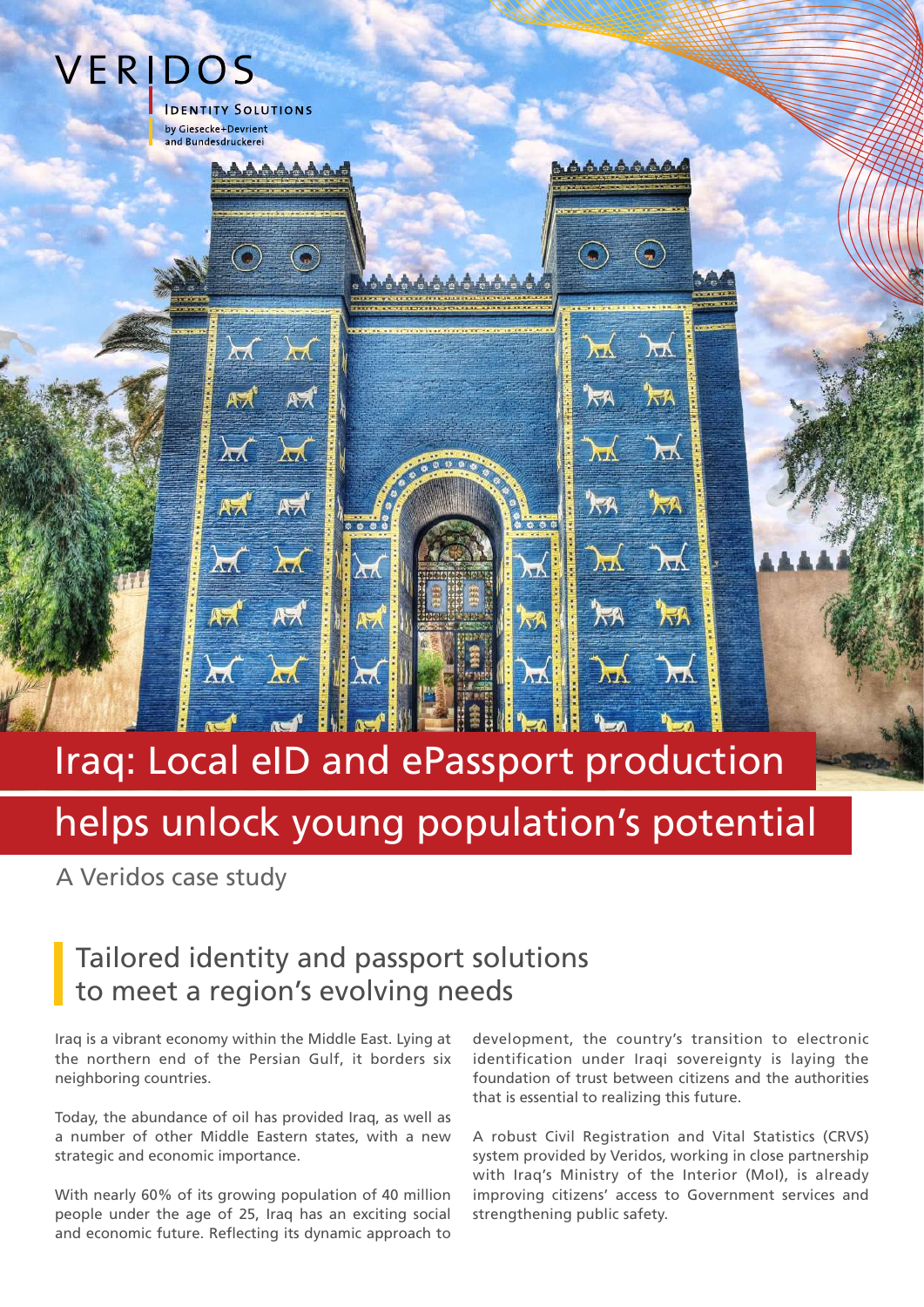### Secure legal identities that bring

### forth opportunities for all

The longstanding relationship between Veridos and Iraq goes back to 2013 when the MoI awarded a contract to G+D for the development of a new national register, capturing data from across the country and converting it into a digital register. Under this contract it also provided eID facilities, including software, hardware and blank cards. This was followed by the building of a factory for this in partnership with the MoI.

On its formation in 2015, Veridos assumed responsibility for the project. To this day G+D itself still has close direct connections with Iraq, both as a parent company of Veridos and as the printer of Iraq's bank notes.

Traditionally Iraq had relied on millions of civil

paper records as its national registry. While implementing the CRVS project, Veridos digitized all relevant old Iraqi records, including handwritten family registers, to ensure that no information was lost. To do this it set up more than 2,500 data acquisition stations in 300 plus cities distributed over all 18 governorates in the country.





The transition from a paper-based to an electronic system, as well as the modernization of the national register and Iraq's national identification system, means that the country is now well equipped to meet current and future requirements in all aspects of identity verification, and particularly in the future development of eGovernment.



Since it was formed in 2015, Veridos has enjoyed a particularly strong presence in Iraq. As a joint venture between two German companies, Giesecke+Devrient (G+D), an international leader in secure technologies, banknote printing, and cash lifecycle systems, and Bundesdruckerei, the State printing service of Germany, Veridos provides a range of physical and digital identity document solutions. Its portfolio includes government

documents, lifecycle management systems, verification software, access and border control solutions and eGovernment services. Its knowledge of the needs of this sophisticated and rapidly growing region is deep, being informed by the earlier presence here of both its parent companies.

Today, Veridos' holistic portfolio is provided in the Middle East region through a Regional Hub.

#### **TRANSFORMING HAND-WRITTEN BOOKS INTO A DIGITAL REGISTER**

*Iraq and its citizens.*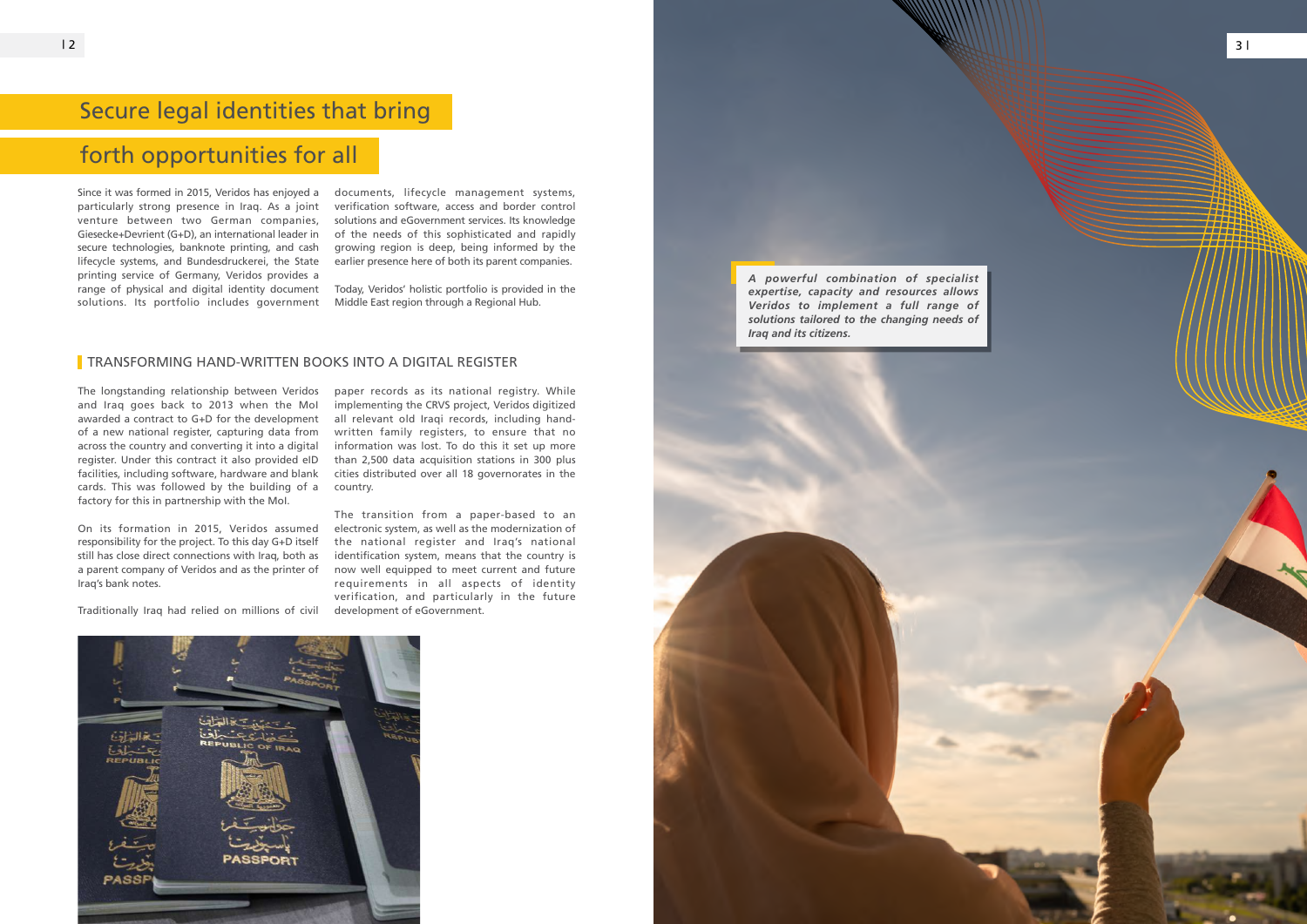#### A NATIONAL eID CARD **FOR EVERYONE**

Iraq's first new National eID Card, a polycarbonate card with an embedded chip, was issued on January 1st, 2016 and has since been progressively rolled out in each of Iraq's districts. By the end of 2021, more than 20 million eID cards have been issued to Iraqi citizens and the aim is to ensure that all citizens will have one within the next few years.





#### eID AND ePASSPORT FACTORY CREATES SKILLED LOCAL JOBS

A new identity document factory was constructed by the Iraqi state in 2018 in a 60/40 partnership between Ministry of Interior and the Police Martyrs Fund and Veridos. Located within a highly secured compound close to Baghdad International Airport, the new ISO-compliant, quality-certified factory has enabled the country to produce its own state-of-the-art electronic ID cards and ICAO compliant ePassports on site as well as other security documents. As of 2021, Veridos continues to provide technical expertise and all relevant services and to undertake maintenance activities.

The factory employs over 50 Iraqi citizens and Veridos has provided extensive knowledge transfer on all the necessary technical aspects of production, making it possible to implement all

the latest security features in the identity documents produced there.

Phase one involved the complete production chain for passports. This commenced in January 2019, and the target of the partnership is to produce and manufacture all passports and cards locally, using raw materials supplied by Veridos. The passport line is capable of producing 20,000 passports per day and to date more than 5 million passports have been produced and delivered locally.

In its various aspects the working relationship between Iraq and Veridos exemplifies the benefits to governments of developing a strong partnership approach based on trust built over time. The introduction of the new ID card in 2016 was swiftly followed by the construction of a jointly-owned, state-of-the-art ID factory. Extensive knowledge transfer has been undertaken to equip local employees to assume responsibility for the operation of the factory and further developments are already in the pipeline which will guarantee Iraq's sovereignty in respect of a comprehensive range of secure identity products and use cases, such as employee badges and drivers licenses.



*Inauguration ceremony of the production site for the supply of Iraqi security documents: state-of-the-art eID cards and ePassports.*

*By 2025, all Iraqi citizens will have an eID card.*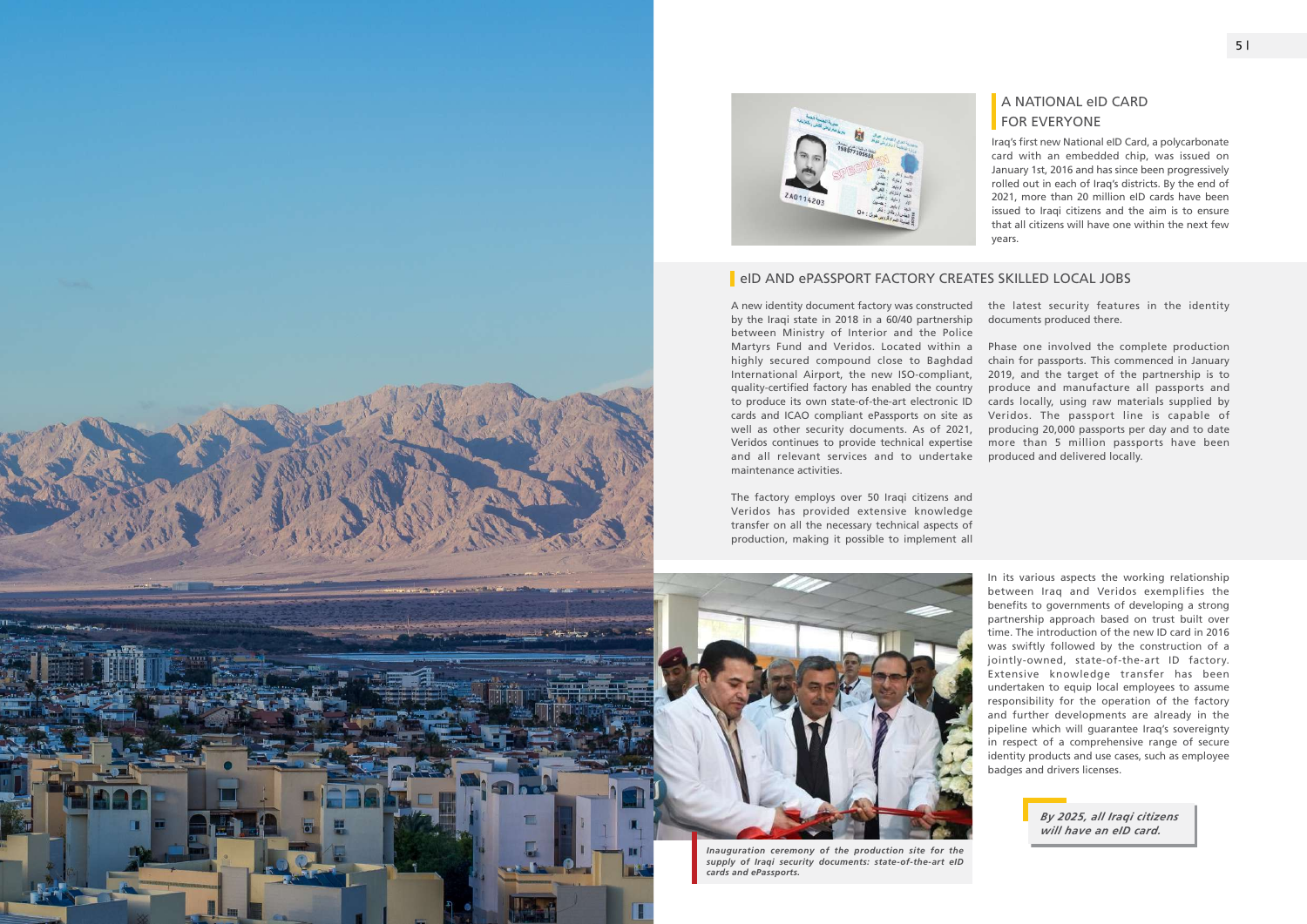## Outlook: the secure and convenient combination

### of physical and digital identities

eGovernment is the transformation of government processes to provide efficient, convenient & transparent services through automated information & communication technologies. What does that mean for governments and citizens? Access – eGovernment provides access to public services remotely, anytime and from anywhere.

The benefits of eGovernment services are numerous and include factors such as the reduction of administrative costs and automated services and processes are timely. Research also shows that the digitalization and automation of government manual processes are strongly desired by citizens worldwide and improve their level of satisfaction. Whether it involves applying for a passport or visa, renewing a driver's license or filling a tax report, eGovernment services allow citizens to quickly solve bureaucratic matters from the comfort of their own home instead of facing lengthy commutes and queues.



Visit our eGov ocus page.

VeriGO® Solutions for eGovernment enable the remote provision of key public services that are consistently and reliably accessible thanks to a robust and secure digital identity. The VeriGO® suite has been designed to reduce administrative costs, securely verify identities remotely, and streamline processes. We also deliver optimized and flexible solutions that can be quickly implemented. Our holistic solutions can also be easily modified to meet the evolving needs of our customers.

identities, citizens can access almost every imaginable type of government service – from establishing digital identities, voting in elections and paying taxes to applying for a driver's license or passport and completing transactions via a secure multichannel communication protocol. The more extensive the range of services provided, the greater the savings to the State in both time and administration costs. The creation of highly secure digital identities that are accessible through smartphones is another example of the innovation that will allow partners to deliver their services to citizens in a timely, convenient and highly cost-effective way.



**MORE INFORMATION**